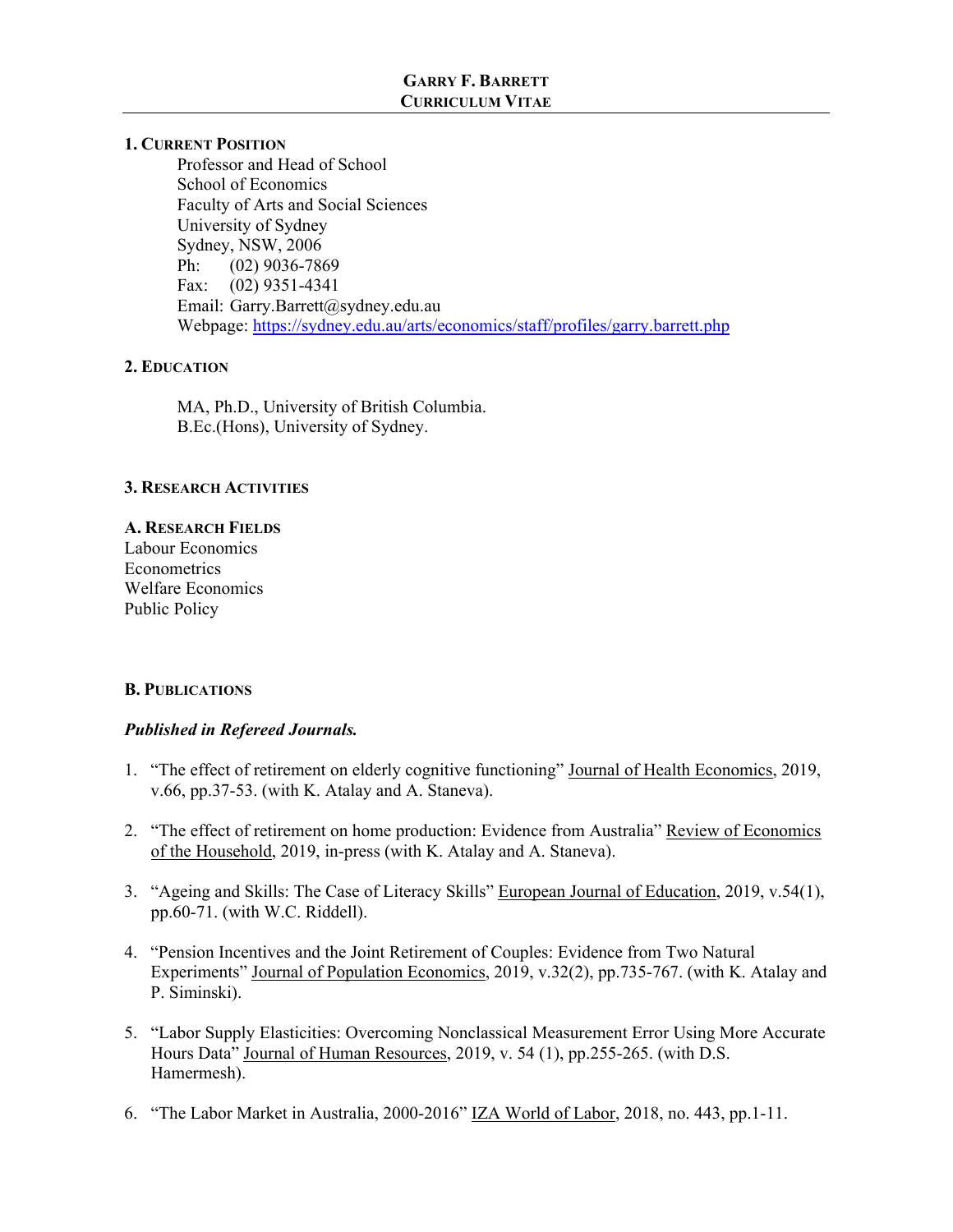- 7. "Consistent Tests for Poverty Dominance Relations", Journal of Econometrics, 2016, v.191(2), pp.360-373. (with S.G. Donald and Y. Hsu)
- 8. "The Impact of Age Pension Eligibility Age on Retirement and Program Dependence: Evidence from an Australian Experiment" Review of Economics and Statistics, 2015, vol.97(1), pp.71- 87. (with K. Atalay).
- 9. "The causal effect of retirement on health: New evidence from Australian pension reform" Economics Letters, 2014, v.125, pp.392-395. (with K. Atalay).
- 10. "Consistent Nonparametric Tests of Lorenz Dominance" Journal of Business and Economic Statistics, 2014, v.32(1), pp.1-13. (with S.G. Donald and D. Bhattacharya).
- 11. "Changes in Subjective Well-being with Retirement: Assessing Savings Adequacy in Australia" Applied Economics, 2013, v.45(355), pp.4883-4893. (with M. Kecmanovic).
- 12. "Food Expenditure and Involuntary Retirement: Resolving the Retirement-Consumption Puzzle," American Journal of Agricultural Economics, 2012, v.94, pp.945-955. (with M. Brzozowski).
- 13. "Do excellent research Environments Produce Better Learning and Teaching Outcomes?" Economic Record, 2012, v.88 Special Issue, pp.70-77. (with R. Milbourne).
- 14. "Incorporating Covariates in the Measurement of Welfare and Inequality: Methods and Applications" Econometrics Journal, 2012, v.15, pp.C1-C30. (with S.G. Donald and Y. Hsu).
- 15. "The Return to Cognitive Skills in the Australian Labour Market," Economic Record, 2012, v.88 (280), pp.1-17.
- 16. "The Gender Wage Gap during Serbia's Transition" Comparative Economic Studies, 2011, v.53, pp. 695–720. (with M. Kecmanovic)
- 17. "Using Engel Curves to Estimate the Bias in the Australian CPI," Economic Record, 2010, v.86 (272), pp.1-14. (with M. Brzozowski).
- 18. "Statistical Inference with the Generalized Gini Indices of Inequality and Poverty," Journal of Business and Economic Statistics, 2009, v.27(1), pp.1-17. (with S.G. Donald).
- 19. "Changes in the Distribution of Food Expenditure and Family Income from 2001 to 2005," Australian Social Policy, 2009, v.8, pp.85-120.
- 20. "Retirement Saving in Australia," Canadian Public Policy, 2008, v.34(s1), pp.177-193 (with Yi-Ping Tseng).
- 21. "Consistent Tests for Stochastic Dominance," Econometrica, 2003, v.71(1), pp.71-104 (with S.G. Donald).
- 22. "Adverse Selection and the Decline in Private Health Insurance Coverage in Australia 1989- 1995," Economic Record, 2003, v.79 (246), pp. 279-296 (with R. Conlon).
- 23. "Health Care Spending, Family Structure and Family Health" Economic and Labour Relations Review, 2003, vol. 14 (1), pp. 143-52 (with R. Conlon).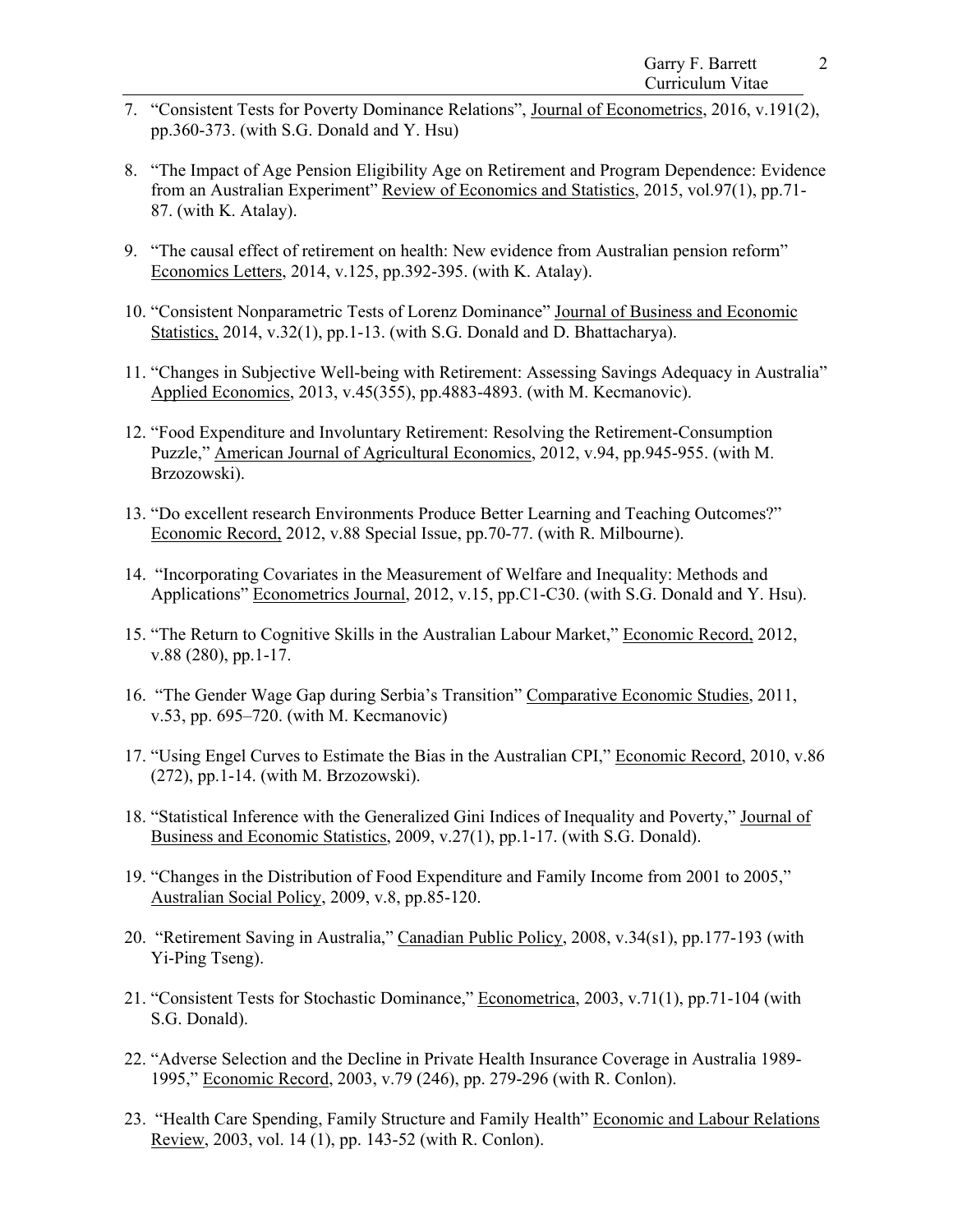- 24. "Young Children Supported by Benefits in New Zealand: A Duration Analysis" New Zealand Population Review, 2003, v.29(1), pp.131-151 (with F. Krsinich and M. Wilson).
- 25. "The Dynamics of Participation in the Sole Parent Pension," Economic Record, 2002, v.78 (240), pp.1-17.
- 26. "The Effect of Alcohol Consumption on Earnings," Economic Record, 2002, v.78(240), pp. 79- 98.
- 27. "Children on Benefit: Who Stays Longest?" Social Policy Journal of New Zealand, 2002, vol.19, pp.48-75 (with F. Krsinich and M. Wilson).
- 28. "The Decision to Work Part-Time: By Choice or By Constraint?" Canadian Journal of Economics, 2001, v.34(4), pp.1042-1065 (with D. Doiron).
- 29. "The Labour Market Plans of Parenting Payment Recipients: Information from a Randomised Social Experiment," Australian Journal of Labour Economics, 2001, v.4(3), pp.192-205 (with D.A. Cobb-Clark).
- 30. "Explaining the Contraction in the Market for Private Health Insurance in Australia", Economic and Labour Relations Review, 2001, v.12(2), pp.210-224 (with R. Conlon).
- 31. "The Effect of Educational Attainment on Welfare Dependence: Evidence from Canada," Journal of Public Economics, 2000, vol.77(2), pp.209-232.
- 32. "Demographic Trends and Consumption Inequality in Australia between 1975 and 1993," Review of Income and Wealth, 2000, v.46(4), pp.437-456 (with T.F. Crossley and C. Worswick).
- 33. "Consumption and Income Inequality in Australia," Economic Record, 2000, vol.76, pp.116- 138 (with T.F. Crossley and C. Worswick).
- 34. "An Untold Story: The Characteristics of Welfare Use in British Columbia," Canadian Journal of Economics, 1998, vol.31(1), pp.165-188 (with M.I. Cragg).
- 35. "Inequality in Male and Female Earnings: the Role of Hours and Wages," Review of Economics and Statistics, 1996, vol.78(3), pp.410-420 (with D. Doiron).
- 36. "The Asymptotic Distribution of the Generalized Gini Indices of Inequality," Canadian Journal of Economics, 1995, vol.28(4b), pp.1042-1055 (with K. Pendakur).

# *Refereed Monograph*

- 37. "Ageing and Literacy Skills: Evidence from IALS, ALL And PIAAC", OECD Education Working Papers, No. 145, OECD Publishing, Paris.(with W.C. Riddell) http://dx.doi.org/10.1787/5jlphd2twps1-en
- 38. "The Dynamics of Participation in the Sole Parent Pension and Parenting Payment-Single Program," Policy Research Paper, No. 14, 2001, Commonwealth Department of Family and Community Services.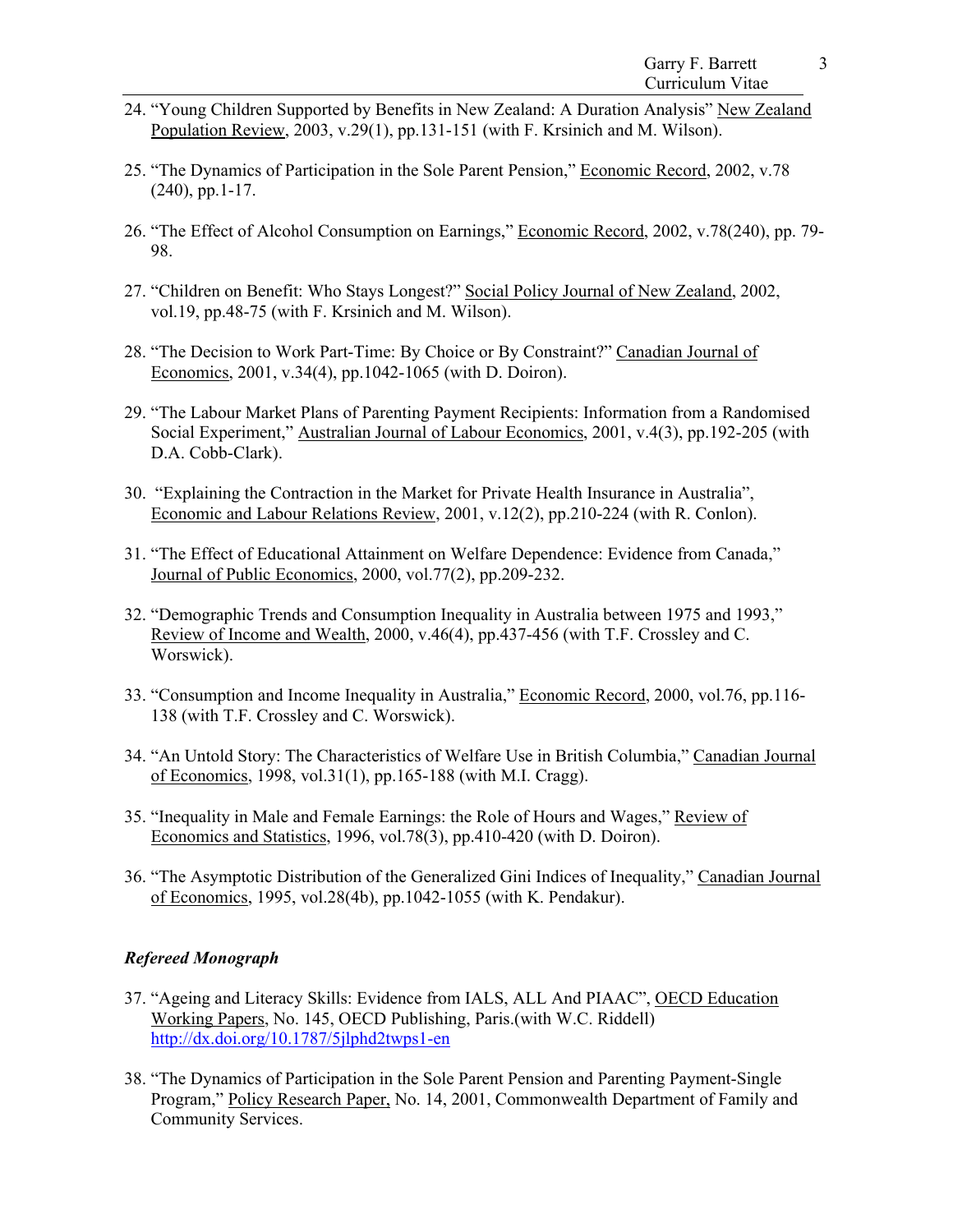4

# *Refereed Book Chapter*

39. G.F. Barrett, P. Levell and K. Milligan, 2015, "A comparison of micro and macro expenditure measures across countries using differing survey methods" in C. Carroll, T. Crossley and J. Sabelhaus (eds) Improving the Measurement of Consumer Expenditures, National Bureau of Economic Research and University of Chicago Press, chapter 9.

# *Refereed Reports*

- 40. "House prices, household debt and labour supply in Australia" Australian Housing and Urban Research Institute Final Report No. 266*,* 2016 (with K. Atalay and R. Edwards).
- 41. "The relationship between intergenerational transfers, housing and economic outcomes" Australian Housing and Urban Research Institute Final Report No. 250*,* 2015 (with M. Cigdem, S. Whelan and G. Wood).
- 42. "Children Benefit Dynamics: Evidence from New Zealand Administrative Data," Mimeograph, New Zealand Ministry of Social Development, 2004. (with F. Krsinich and M. Wilson)
- 43. "Children on Benefit: Who Stays Longest and Why ?" Mimeograph, New Zealand Ministry of Social Development, 2003 (with F. Krsinich and M. Wilson)
- 44. Full Report on the Multivariate Analysis of Children's Benefit Experiences, Report prepared for the New Zealand Ministry of Social Development, 2002 (with F. Krsinich and M. Wilson).
- 45. The Effect of Local Area Characteristics on the Length of Parenting Payment (Single) and Sole Parent Pension Spells*,* 2002, Research Report prepared for Commonwealth Department of Family and Community Services.
- 46. The Interaction of Unemployment Insurance and Social Assistance, Department of Human Resources Development, Canada, Unemployment Insurance Technical Report No.18, 1997 (with D.Doiron, D.Green and W.C.Riddell).

## *Unrefereed Reports and Discussion Papers*

- 47. The Evaluation of the Parenting Payment Intervention Pilot: Final Report, Report Prepared for Commonwealth Department of Family and Community Services, Parenting Policy Section, 2000 (with D.A. Cobb-Clark).
- 48. "Consumption Inequality in Australia," Facts and Fancies of Human Development, Academy of the Social Sciences in Australia Annual Symposium 1999, pp.47-54 (with T.F. Crossley and C. Worswick).
- 49. "Sole Parents, Income Support and Family Wellbeing," Australian National University Centre for Economic Policy Research Discussion Paper No. 411, 1999.
- 50. "The Duration of Welfare Spells and State Dependence: Evidence from British Columbia," Mimeograph, University of New South Wales, 1999.

# *Unpublished Thesis*

51. The Dynamic Behaviour of Income Assistance Recipients in British Columbia, Ph.D. thesis, University of British Columbia, 1996.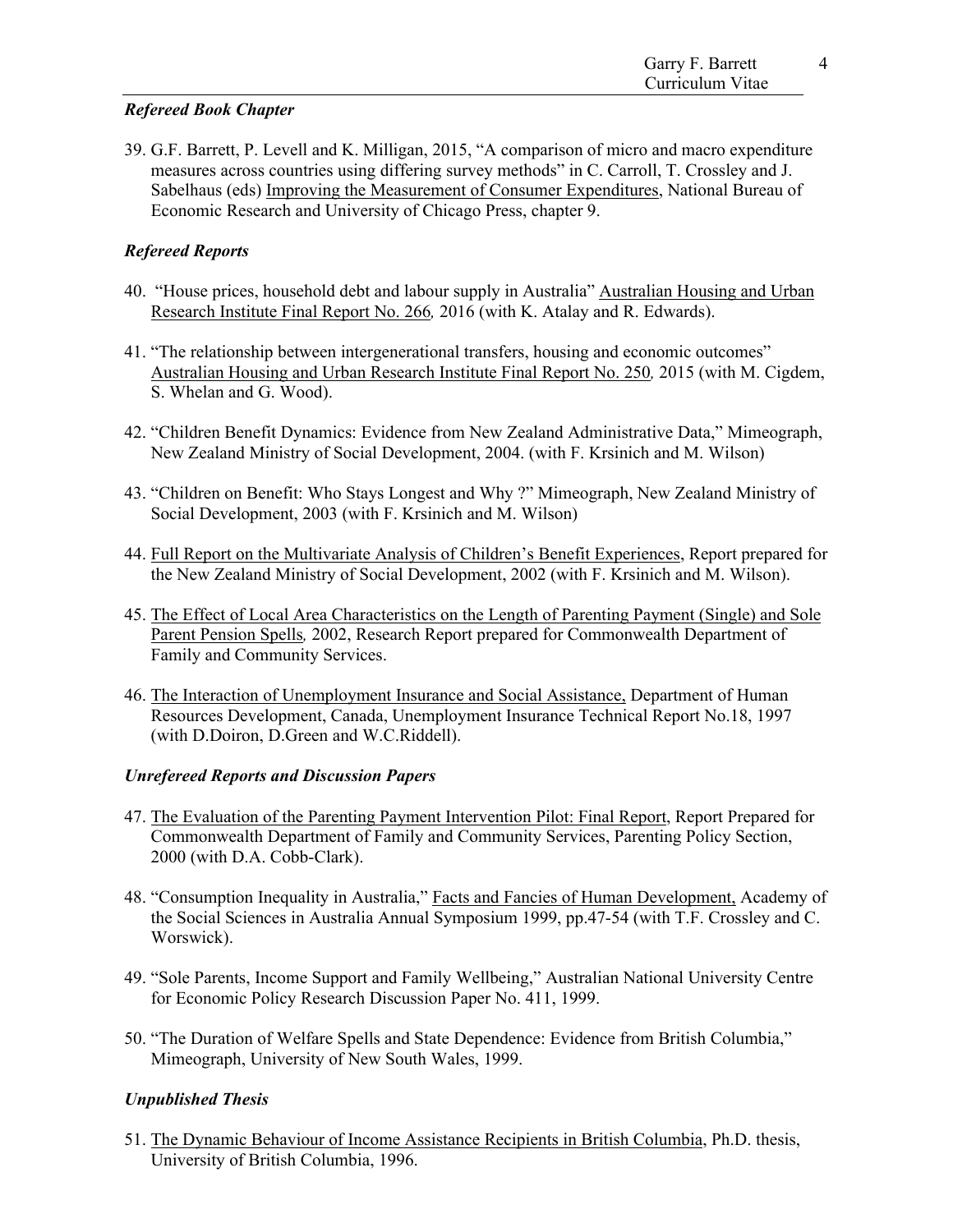## **C. COMPETITIVE GRANTS TO SUPPORT RESEARCH**  *External Grants*

- *i.* Australian Housing and Urban Research Institute Project Title: *Moving, downsizing and housing equity consumption choices of older Australians.*  Chief Investigators: Assoc Prof S. Whelan, Dr. K. Atalay, Dr. R. Edwards, Prof. G.F. Barrett. Project Funding: 2018-2019.
- *ii.* Australian Research Council Discovery Project Grant Scheme: Project Title: *Family Responses to Economic Shocks and Policy Reforms over the Life Cycle* Chief Investigators: Prof. G.F. Barrett, Dr. K. Atalay, Dr. R. Edwards, Dr. H. Fisher, Prof. R. Blundell, Prof. H. Low. Project Funding: 2015-2017.
- *iii.* Australian Research Council Discovery Project Grant Scheme: Project Title: *Human Capital, Cognitive Skills and Labour Market Outcomes* Chief Investigators: Prof. G.F. Barrett, Prof. C. Harmon, Dr. S. Whelan, Dr. M. Coelli, Prof. E. Hanushek, Prof. W.C. Riddell, Prof. S.G. Donald. Project Funding: 2014-2016.
- *iv.* Australian Housing and Urban Research Institute Project Title: *House Prices, Mortgage Debt and Labour Supply: Evidence from Australian Households.*  Chief Investigators: Dr. K. Atalay, Dr. R. Edwards, Prof. G.F. Barrett. Project Funding: 2014-2015.
- *v.* Australian Housing and Urban Research Institute Project Title: *The Relationship between Intergenerational Transfers, Housing and Economic Outcomes*  Chief Investigators: Dr. S. Whelan, Prof. G.F. Barrett, Dr. M. Cigdem, Prof. G. Wood. Project Funding: 2014-2015.
- *vi.* Australian Research Council Linkage Project Grant Scheme: Project Title: *The future of aircraft maintenance in Australia: workforce capability, aviation safety and industry development*  Chief Investigators: Prof M.G. Quinlan, Prof A.M. Williamson, Prof G.F. Barrett, A/Prof A.M. Junor, Dr I.L. Hampson, Dr E.J. Van Voorthuysen, Dr S.E. Gregson Project Funding: 2011-2013. Industry Partner: Australian Aerospace, Australian Licensed Aircraft Engineers Association, Australian Manufacturing Workers' Union, Aviation Maintenance Repair and Overhaul Business Association, Flight Attendants Association of Australia (Domestic), Manufacturing Skills Australia, TAFE NSW, The Transport and Logistics Centre, Transport Workers Union of Australia. *vii.* Australian Research Council Linkage Project Grant Scheme: Project Title: *An Integrated Approach to the Timing of Retirement: Life Cycle, Labour Force* 
	- *Heterogeneity, Financial Status and Public Support*
	- Chief Investigators: A/Prof. G.F. Barrett, Prof. J.R. Piggott, Prof. A.D. Woodland, and Prof. R.G. Gregory.
	- Project Funding: 2007-2010.
	- Industry Partner: Commonwealth Department of Families, Community Services and Indigenous Affairs (FaCSIA)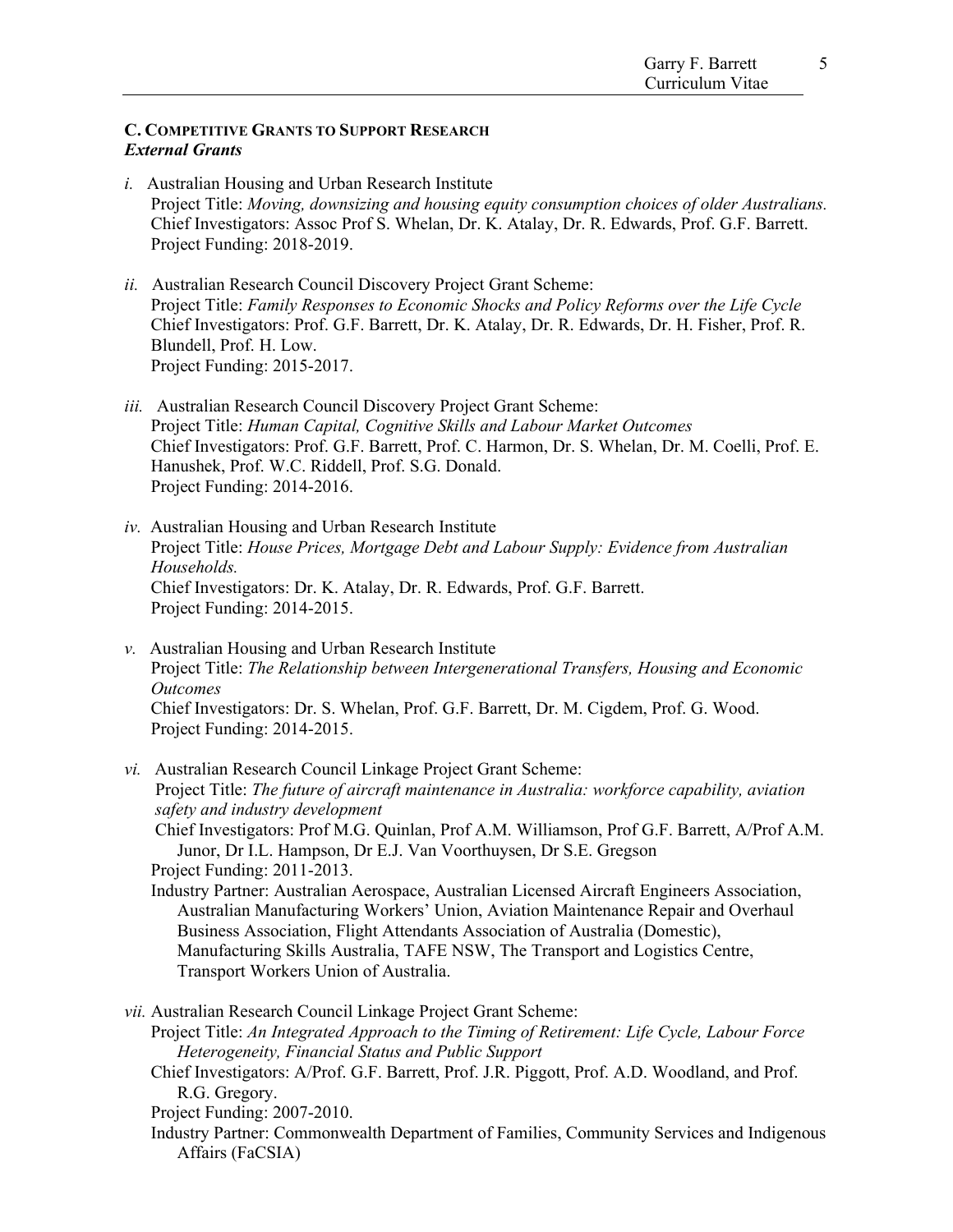- *viii.* Australian Research Council Discovery Project Grant Scheme: Project Title: *Understanding the Saving Behaviour of Australian Households: Private Retirement Provision and the Policy of Forced Saving* Chief Investigators: A/Prof. G.F. Barrett, Y.P.Tseng and T.J. Crossley Project Funding: 2007-2009.
- *ix.* Australian Research Council Linkage Grant Scheme: Project Title: *The Labour Supply and Saving of Older Australians: Behavioural Responses and Economic Impacts*. Chief Investigators: Dr G.F. Barrett, Prof. J.R. Piggott and Prof. A.D. Woodland. Project Funding: 2002-2004. Industry Partner: Commonwealth Department of Family and Community Services.
- *x.* Australian Research Council Discovery Project Grant Scheme: Project Title: *Robust Empirical Analysis of Consumption Poverty in Australia* Chief Investigator: Dr G.F. Barrett Project Funding: 2003-2004.
- *xi.* Australian Research Council Discovery Project Grant Scheme: Project Title: *Robust Empirical Analysis of Poverty and Inequality in Australia* Chief Investigator: Dr G.F. Barrett Project Funding: 2002.
- *xii.* Contract Awarded Through Competitive Tender: Commonwealth Department of Family and Community Services. Project Title: *The Dynamics of Participation in the Sole Parent Pension*. Chief Investigator: Dr G.F. Barrett. Project Funding: 1998-1999.
- *xiii.*Social Science and Humanities Research Council (SSHRC) Research Network Project Title: *Social and Economic Dimensions of an Aging Population* (SEDAP II). Network Co-ordinator: Professor Byron Spencer, Department of Economics, McMaster University. Co-investigator: Dr G.F. Barrett, UNSW. Project Funding: 2005-2009.